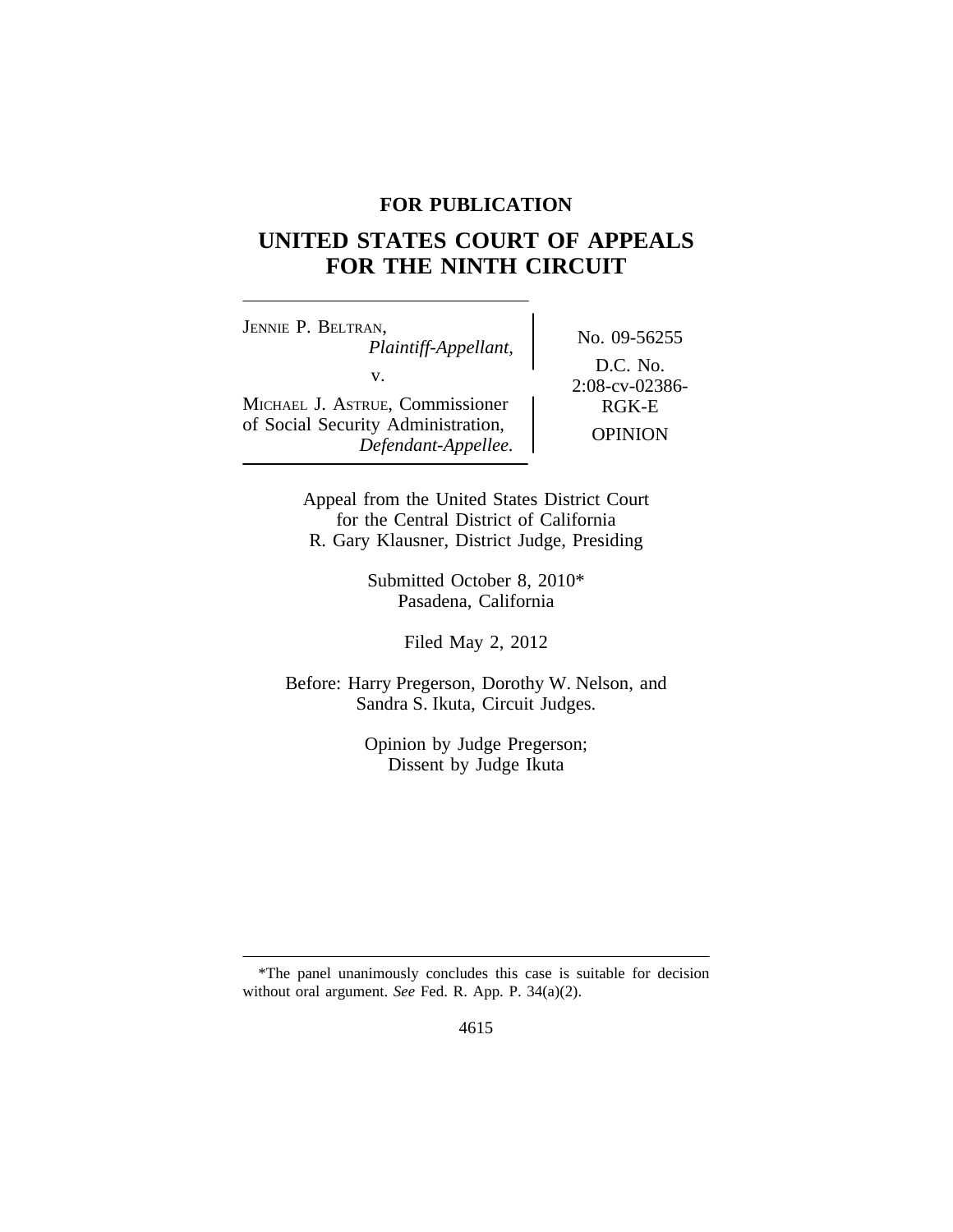BELTRAN V. ASTRUE 4617

# **COUNSEL**

Lawrence David Rohlfing, Law Offices of Lawrence D. Rohlfing, Santa Fe Springs, California, for the plaintiff-appellant.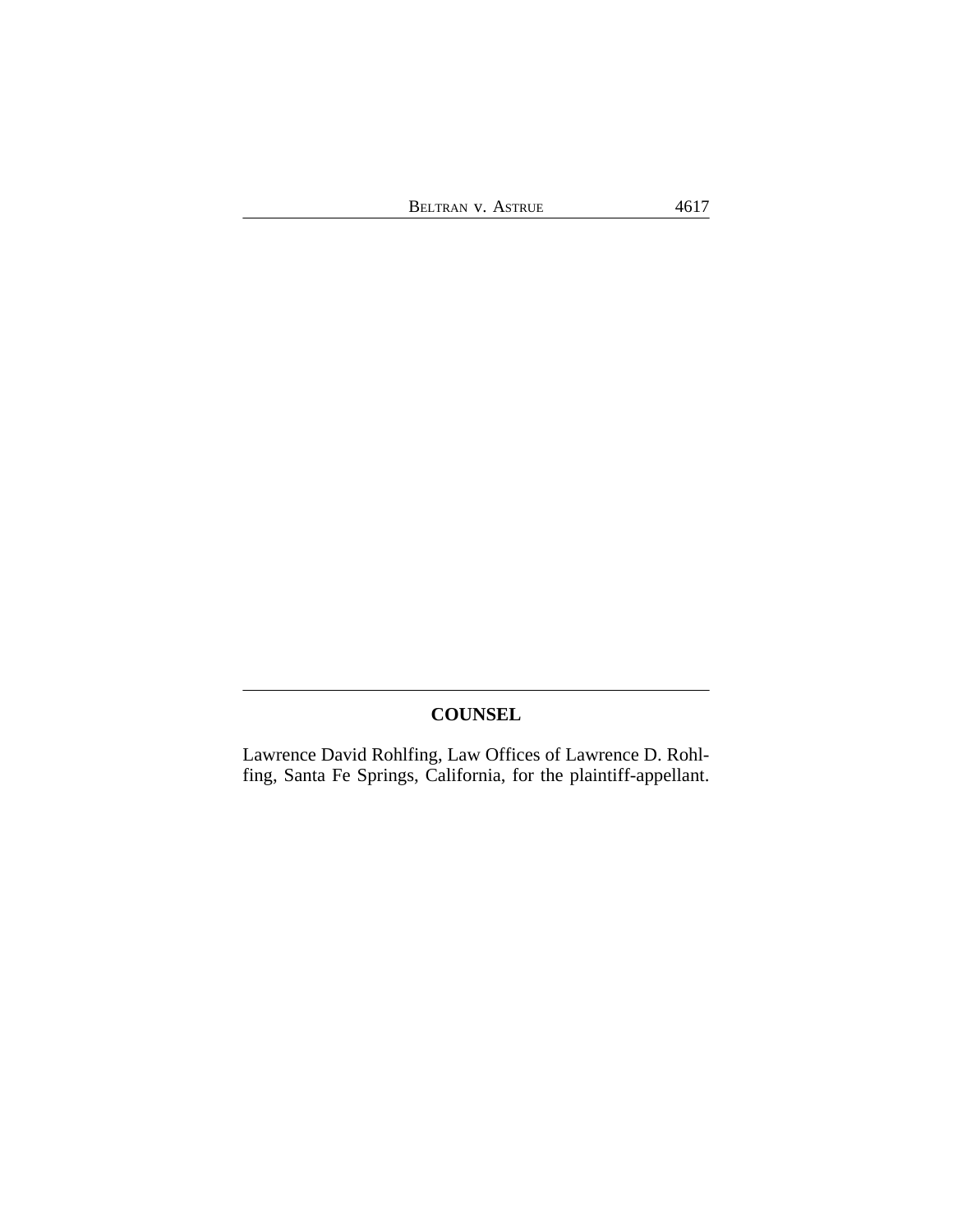Jean Marie Turk, Social Security Administration, San Francisco, California, for the defendant-appellee.

#### **OPINION**

PREGERSON, Circuit Judge:

Jennie Beltran appeals the district court's grant of summary judgment to the Commissioner of Social Security in its review of the Commissioner's denial of benefits. We have jurisdiction pursuant to 28 U.S.C. § 1291, and we reverse.

#### **BACKGROUND**

Jennie Beltran is a fifty-six-year-old woman suffering from degenerative joint disease of the left knee and wrist, bilateral carpal tunnel syndrome, obesity, heel spurs, degenerative disc disease of the lumbar spine, status post-surgical correction of a fractured right distal tibia, depression, and alcohol abuse. She filed applications for both Social Security Disability Insurance ("SSDI") benefits and Social Security Income ("SSI") benefits under Titles II and XVI of the Social Security Act on March 29, 2002, and again on November 20, 2002. In her applications, Beltran alleged a disability onset date of June 30, 2000. The Commissioner denied the request initially and upon reconsideration. Beltran appealed to an administrative law judge ("ALJ") who affirmed the denial of her claim, holding that Beltran did not suffer from a disability as defined under the Social Security Act. Beltran appealed the ALJ's decision, and her case was remanded to the ALJ.

During a second hearing on December 13, 2007, the ALJ concluded that Beltran had met her burden to establish that she could not perform any of her past relevant work due to her physical and mental limitations. The burden then shifted to the agency to show that Beltran would nevertheless be able to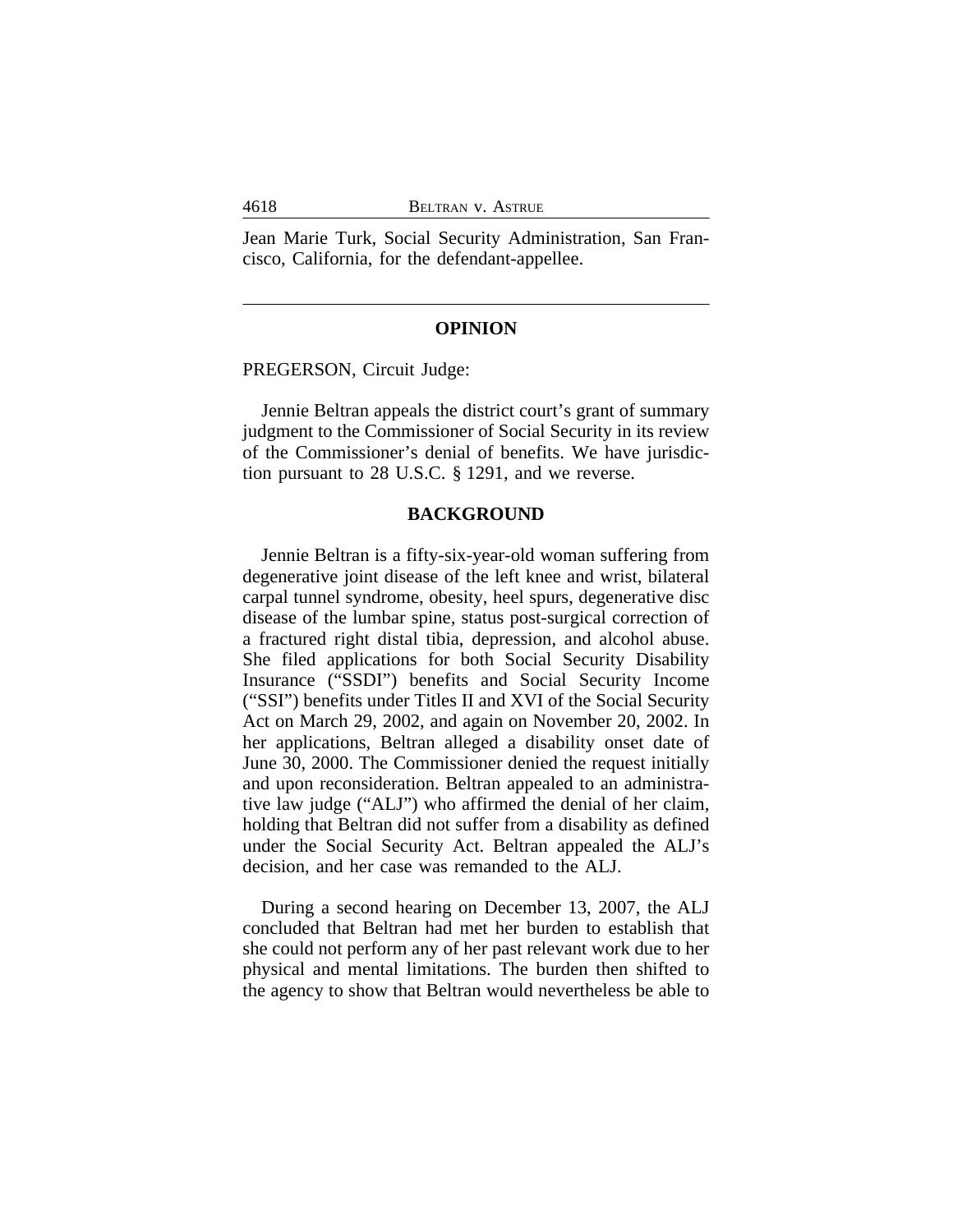| BELTRAN V. ASTRUE | 4619 |
|-------------------|------|
|-------------------|------|

perform other work. Thus, the ALJ asked a vocational expert a series of hypothetical questions given Beltran's age, education, work experience, and residual functional capacity. The vocational expert testified that, but for Beltran's ongoing alcohol abuse, she would have been able to work as a surveillance system monitor at all times prior to January 9, 2006. The vocational expert testified that there were 135 regional and 1,680 national surveillance system monitor jobs available.

The ALJ denied Beltran's application for Social Security Disability Insurance benefits and partially denied her application for Social Security Income benefits. The ALJ concluded that there existed a "significant number" of jobs that Beltran could perform prior to January 9, 2006, and therefore found that Beltran was not "disabled" within the meaning of the Social Security Act prior to that date. The ALJ, however, found that Beltran did become disabled on January 9, 2006 her fiftieth birthday—because of the deterioration in her medical condition caused by her alcoholism, and because she was now classified as "an individual closely approaching advanced age."

Beltran appealed the ALJ's decision to the district court. The district court granted summary judgment to the Commissioner on November 18, 2008, affirming the ALJ's decision to deny disability benefits to Beltran from March 12, 2002, until January 9, 2006.

# **STANDARD OF REVIEW**

We review the district court's granting of summary judgment *de novo*. *Moisa v. Barnhart*, 367 F.3d 882, 885 (9th Cir. 2004). We may reverse the Commissioner's decision only if it was not supported by substantial evidence or was based on legal error. *Benton v. Barnhart*, 331 F.3d 1030, 1035 (9th Cir. 2003).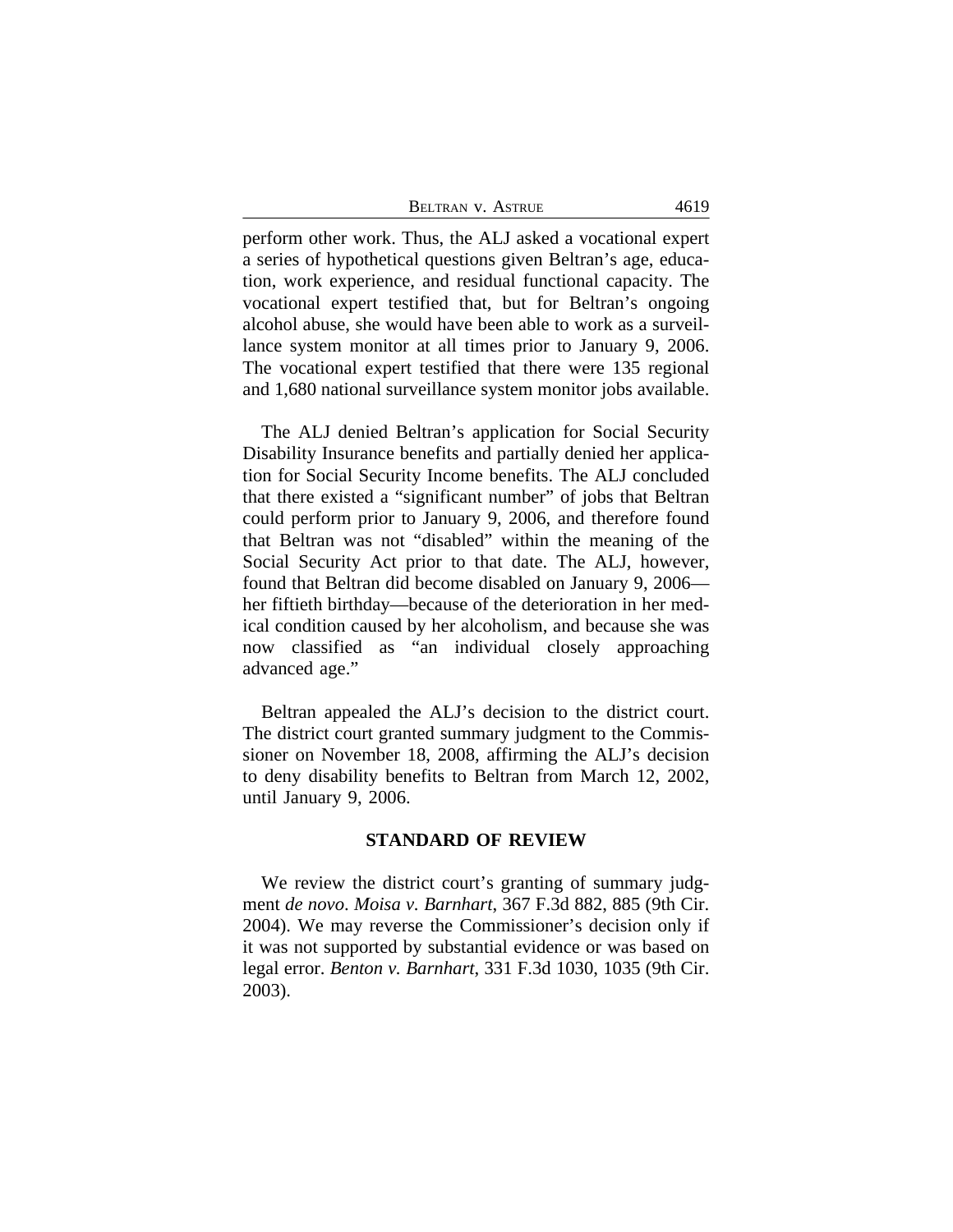# **DISCUSSION**

Beltran alleges that the district court was wrong to grant summary judgment to the Commissioner because the Commissioner erred in concluding that there existed a "significant number" of jobs in the regional and national economy that Beltran could do. Because this is Beltran's only contention, we limit our analysis to answering it.

**[1]** According to the Social Security Act,

An individual shall be determined to be under a disability only if his physical or mental impairment or impairments are of such severity that he is not only unable to do his previous work but cannot, considering his age, education, and work experience, engage in any other kind of substantial gainful work which exists in the national economy . . . . For purposes of the preceding sentence (with respect to any individual), "work which exists in the national economy" means *work which exists in significant numbers either in the region where such individual lives or in several regions of the country.*

42 U.S.C. § 423(d)(2)(A); *id.* § 1382c(a)(3)(B) (emphasis added). The burden of establishing that there exists other work in "significant numbers" lies with the Commissioner. *Tackett v. Apfel*, 180 F.3d 1094, 1099 (9th Cir. 1999).

The ALJ concluded that 135 jobs regionally and 1,680 jobs nationally is a "significant number" of jobs that Jennie Beltran could do, despite her physical and mental limitations. As the ALJ established in her decision, Jennie Beltran suffered from a degenerative joint disease of the left knee and wrists, bilateral carpal tunnel syndrome, obesity, heel spurs, degenerative disc disease of the lumbar spine, post-surgical correction of a fractured right distal tibia, depression and alcohol abuse. All of these limitations existed during the period in question,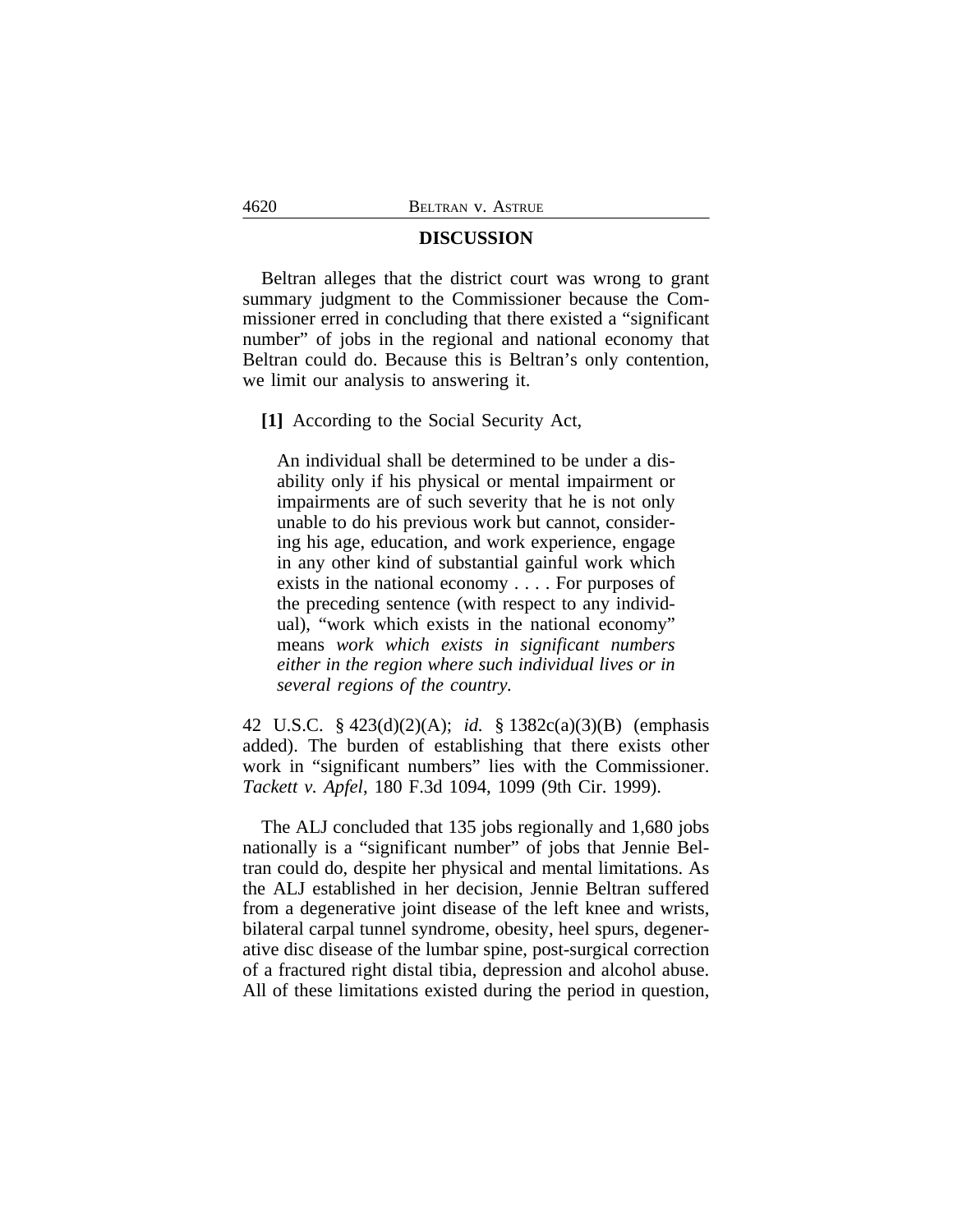from March 12, 2002, until January 9, 2006. We consider whether, in light of her limitations, 135 jobs in Jennie Beltran's region, or 1,680 jobs nationally, constitute a "significant number" of jobs.

**[2]** In *Walker v. Mathews*, 546 F.2d 814, 820 (9th Cir. 1976), we held that an ALJ erred in finding a significant number of jobs where the jobs were "very rare" or generally unavailable to the claimant due to his limitations. This is precisely the situation in Beltran's case. The ALJ found that there existed only 135 jobs regionally or 1,680 jobs nationally that Jennie Beltran could perform. Although, in *Walker*, we never established what number of jobs qualifies as "very rare" or generally unavailable, a comparison to other cases shows that this case fits comfortably under *Walker*'s purview.

**[3]** We have never set out a bright-line rule for what constitutes a "significant number" of jobs. However, a comparison to other cases is instructive. For example, in *Barker v. Secretary of Health & Human Services*, 882 F.2d 1474, 1479 (9th Cir. 1989), we held that 1,266 jobs regionally is a significant number of jobs. In Jennie Beltran's case, 135 jobs regionally is about 11% of the 1,266 jobs found "significant" in *Barker*; 1,266 jobs *regionally* is also slightly lower than the 1,680 jobs *nationally* available to Beltran. In *Martinez v. Heckler*, 807 F.2d 771, 775 (9th Cir. 1987) (amended), we stated that 3,750 to 4,250 jobs (or 2 to 4% of the regional jobs available to Beltran) in the Greater Metropolitan and Orange County area (the same region Beltran lives in) was a significant number of jobs. *See also Thomas v. Barnhart*, 278 F.3d 947, 960 (9th Cir. 2002) (1,300 jobs in Oregon region and 622,000 in the national economy); *Johnson v. Shalala*, 60 F.3d 1428, 1435 (9th Cir. 1995) (30,000 jobs in Los Angeles County area); *Moncada v. Chater*, 60 F.3d 521, 524 (9th Cir. 1995) (2,300 jobs in San Diego County and 64,000 jobs nationwide). In short, when compared to other cases, 135 regional surveillance monitor jobs qualifies as a "very rare" number.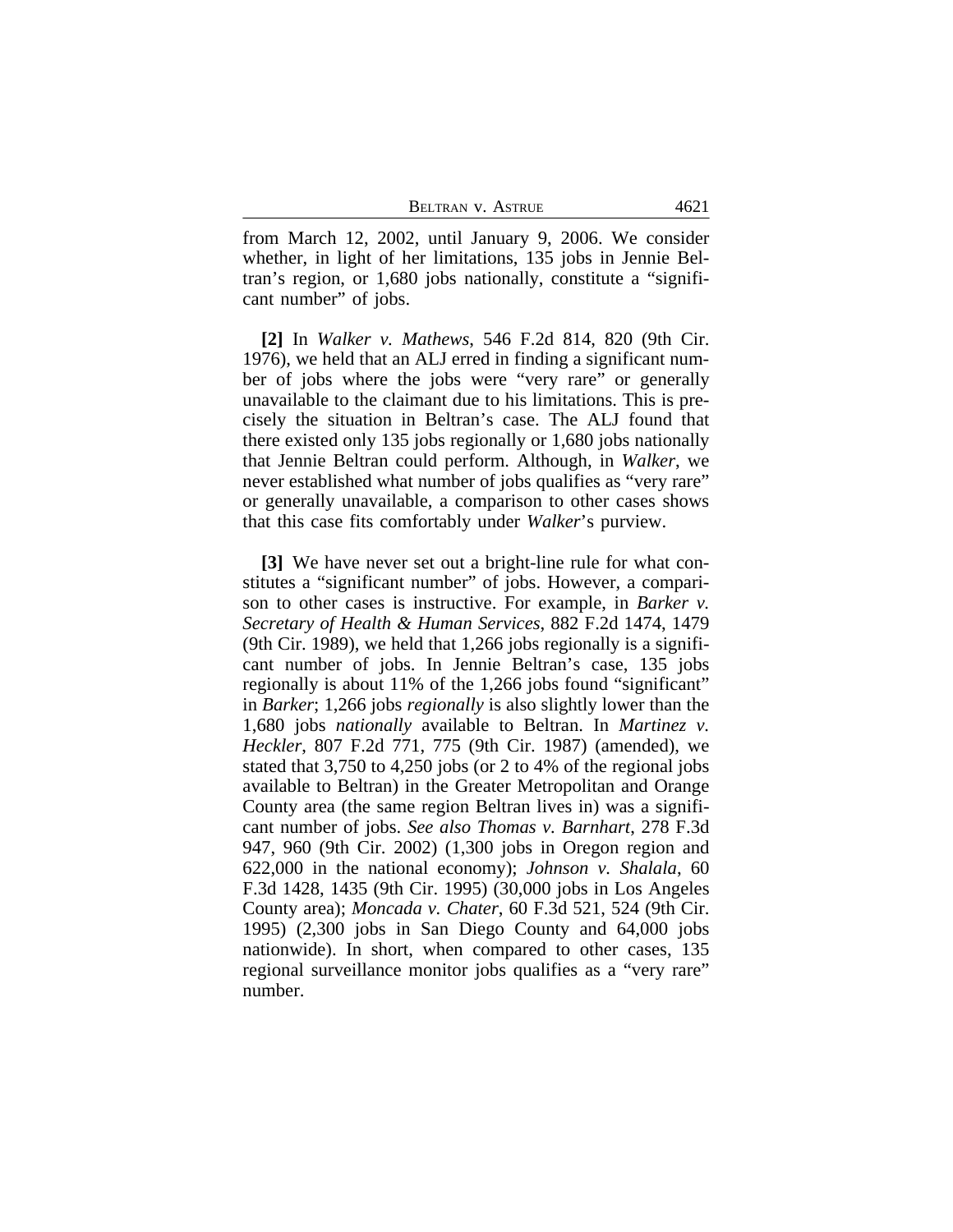4622 BELTRAN v. ASTRUE

**[4]** The statute in question indicates that the "significant number of jobs" can be *either* regional jobs (the region where a claimant resides) *or* in several regions of the country (national jobs). 42 U.S.C.  $\S\S 423(d)(2)(A)$ . The Commissioner argues that if substantial evidence supports finding *either* of the two numbers "significant," the ALJ's decision must be upheld. *Id*. The Commissioner, focusing not on the 135 regional jobs, but on the 1,680 jobs found nationally, argues that a "significant number" of jobs were available to Jennie Beltran at a national level.

**[5]** If we find *either* of the two numbers "significant," then we must uphold the ALJ's decision. 42 U.S.C. § 423(d)(2)(A). Having concluded that 135 regional jobs is not a "significant number," we turn to the 1,680 national jobs. However, we cannot consider the 1,680 jobs as a stand-alone figure; rather, as the statute states, we must consider this number in light of the fact that it represents jobs across "several regions." *Id.* Although 1,680 jobs might seem a "significant number" standing alone, distributing these jobs between several regions across the nation shows that it is not "significant" after all. If 135 jobs available in one of the largest regions in the country is not a "significant number," then 1,680 jobs distributed over *several* regions cannot be a "significant number," either. We need not decide what the floor for a "significant number" of jobs is in order to reach this conclusion.

**[6]** Furthermore, the district court's finding that there existed only 135 regional or 1,680 national surveillance system monitor jobs was solely based on a vocational expert's testimony. Upon questioning by Beltran's attorney, the same vocational expert admitted that there are not many of these jobs anymore. She further testified that she was not familiar with the tri-county area of Southern California (the area where Beltran resides) and that she was not aware of any available surveillance system monitor positions in that area. The vocational expert's testimony further indicates that the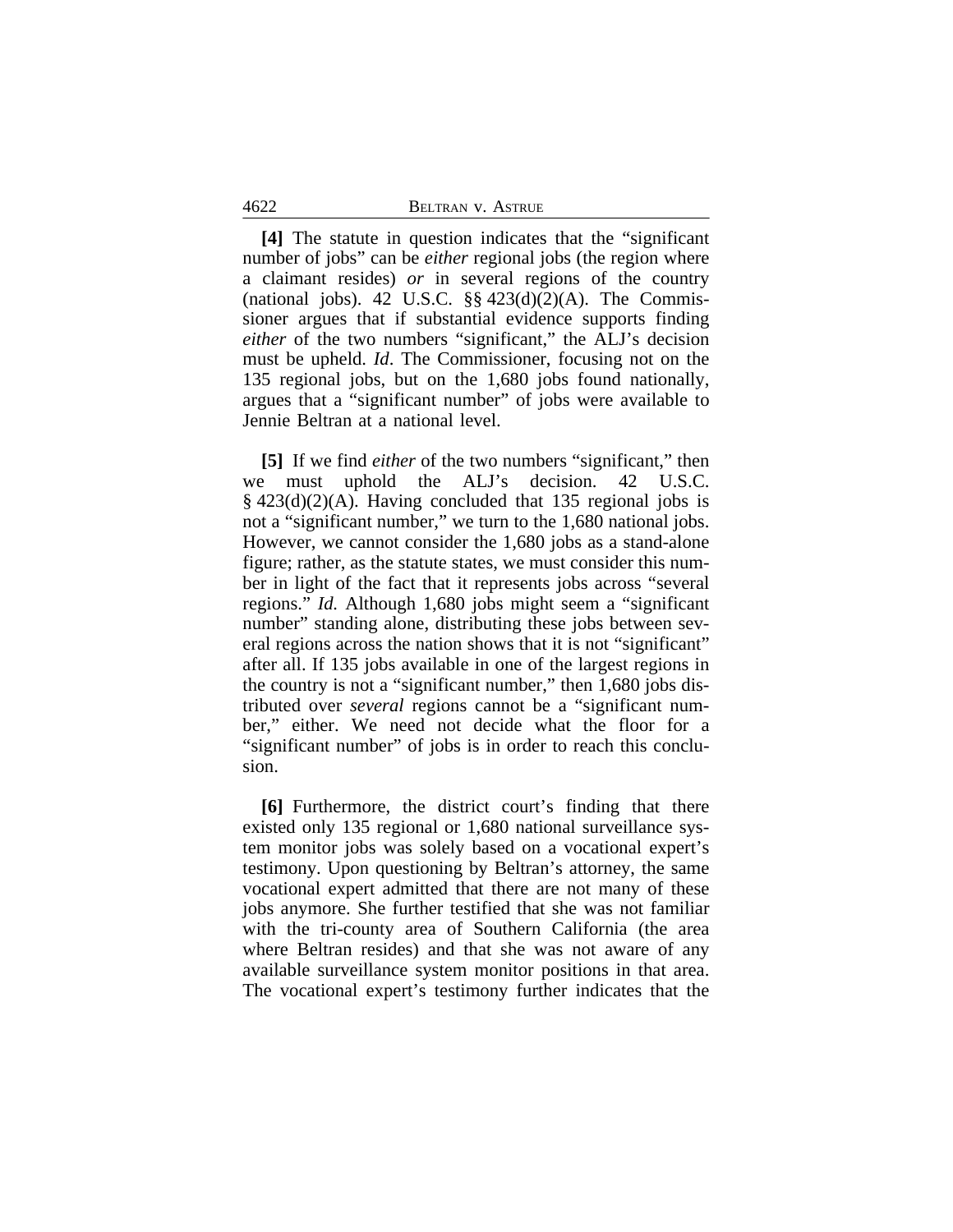job of a surveillance system monitor was simply not available to Jennie Beltran. As we found in *Walker*, a job that is rare or generally unavailable to the claimant due to her limitations cannot be held to exist in significant numbers. *See Walker*, 546 F.2d at 820.

Congress has determined under 42 U.S.C. § 423(d)(2) that it is the existence of jobs that is essential. An ALJ is not required to consider the hiring practices of employers, or whether a claimant actually could obtain work if he or she applied. Nor is an ALJ precluded from doing so. However, we must still consider Beltran's application for benefits in light of her own situation.

**[7]** The ALJ established that Jennie Beltran could only stand and walk for two hours of the day, but not do prolonged walking; required an assistive device to walk; and could not walk frequently on uneven terrain. In her application for disability benefits, Beltran alleged that she was unable to take a shower without someone close by in case she were to fall. Beltran also alleged that she needed to rest frequently between washing dishes or preparing food because she suffered from back and foot pain. Even if Jennie Beltran were able to find an open position, it is extremely unlikely that a woman with her physical and mental limitations—who at the time in question was forty-nine years old and only possessed a high school degree—would be able to get to the job, let alone be hired as a surveillance system monitor. In *Walker*, we stated that "[i]n looking toward the pool of jobs existing in the national economy, Congress did not intend to foreclose a claimant from disability benefits on the basis of the existence of a few isolated jobs." *Walker*, 546 F.2d at 819. Considering all of her limitations, it would be unconscionable to expect Beltran to find even one of 135 jobs as a surveillance system monitor in her region or one of 1,680 jobs scattered across several regions. Doing so would achieve exactly what we attempted to avoid in *Walker*: foreclose a deserving claim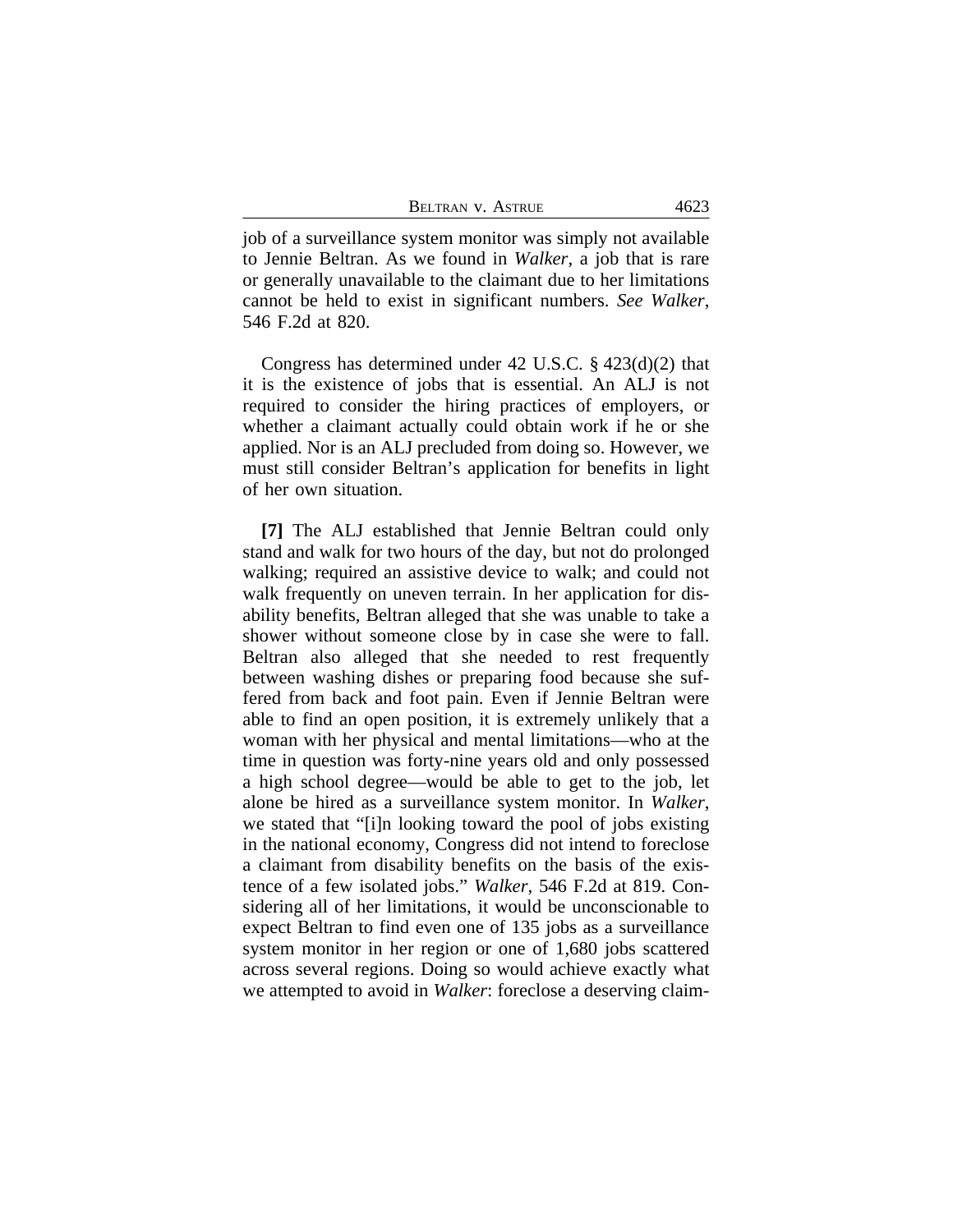ant from obtaining disability benefits on the basis of the existence of a few isolated jobs.

**[8]** In sum, based on the rarity of the surveillance system monitor jobs, and considering Jennie Beltran's physical and mental limitations, we are compelled to find that the ALJ's decision is not supported by substantial evidence. *Benton*, 331 F.3d at 1035.

## **CONCLUSION**

We **REVERSE** the district court's grant of summary judgment to the Commissioner of Social Security and **REMAND** for further proceedings consistent with this opinion.

IKUTA, Circuit Judge, dissenting:

Today, the majority usurps the ALJ's role as factfinder and decides that its own notion of "unconscionability" trumps the Social Security Act, the regulations, and Ninth Circuit precedent. Never mind that Congress placed the responsibility on the ALJ to review the record and figure out "the most [Beltran] can still do despite [her] limitations," 20 C.F.R. § 404.1545(a)(1); *see also* § 404.1546(c), and that Congress instructed the ALJ to disregard whether Beltran would actually be hired if she applied for the jobs she is capable of performing, *see* 42 U.S.C. § 423(d)(2)(A); 20 C.F.R. § 404.1566(a), (c); *see also Martinez v. Heckler*, 807 F.2d 771, 774-75 (9th Cir. 1987). The majority runs roughshod over these congressional commands, not to mention the requirement that this court defer to the ALJ's determination if supported by substantial evidence, which the Supreme Court has defined as "such relevant evidence as a reasonable mind might accept as adequate to support a conclusion." *Richardson v. Perales*, 402 U.S. 389, 401 (1971) (quoting *Consol.*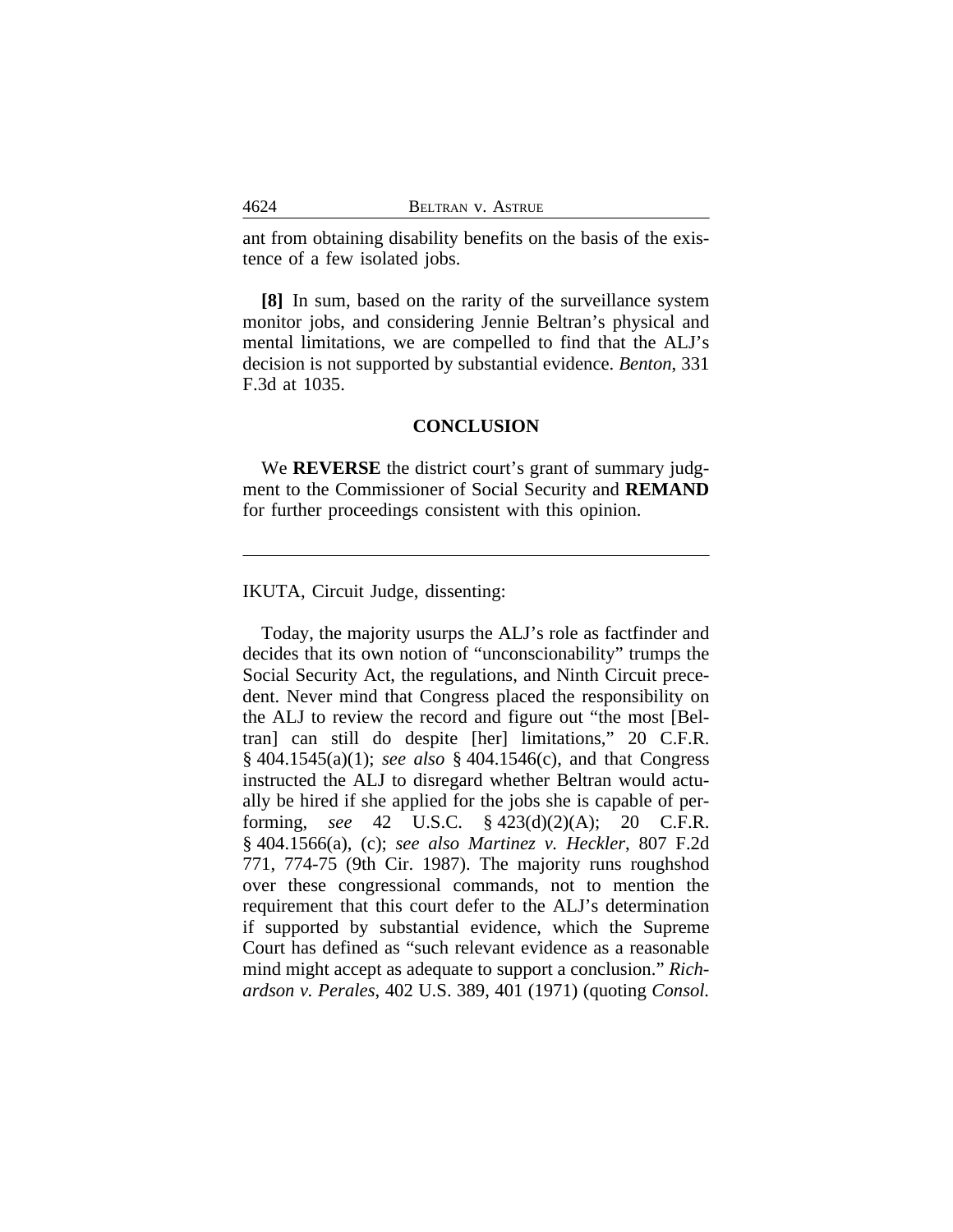| BELTRAN V. ASTRUE | 4625 |
|-------------------|------|
|                   |      |

*Edison Co. v. NLRB*, 305 U.S. 197, 229 (1938) (internal quotation marks omitted)); *see also* 42 U.S.C. § 405(g).

The ALJ here quite reasonably determined that during the time period at issue, Beltran was capable of performing a limited range of unskilled, sedentary work.**<sup>1</sup>** The ALJ properly relied on the vocational expert's testimony regarding the number of jobs that Beltran was capable of performing despite her limitations. *See Bayliss v. Barnhart*, 427 F.3d 1211, 1217-18 (9th Cir. 2005); *see also* 20 C.F.R. § 404.1566(e).

But the majority insists it can do a better job. Overriding the ALJ, the majority asserts that it would be "unconscionable" to expect Beltran to find one of the sedentary jobs identified by the vocational expert because "it is extremely unlikely that a woman with her physical and mental limitations—who at the time in question was forty-nine years old and only possessed a high school degree—would be able to get to the job, let alone be hired as a surveillance system monitor." Maj. op. at 4623.

The majority has no business speculating as to whether Beltran would be able to get to the job or be hired for the job, because the ALJ properly included all of Beltran's mental and physical limitations—including the limitations on her mobility—in the hypothetical posed to the vocational expert.

**<sup>1</sup>**The majority fails to acknowledge that many of the limitations that, per the majority, make it "unconscionable to expect Beltran to find even one of the 135 jobs as a surveillance system monitor in her region," maj. op. at 4623, were caused by her severe alcohol abuse. It is well established that limitations caused by alcohol abuse cannot form the basis of a disability determination. *See* 20 C.F.R. § 404.1535(b) (requiring the ALJ to determine whether alcoholism is a contributing factor material to the claimed disability by considering only the limitations that would remain if the claimant stopped using alcohol); *Parra v. Astrue*, 481 F.3d 742, 747-49 (9th Cir. 2007) (holding that benefits must be denied if the limitations that would remain if the claimant stopped using alcohol would not be disabling).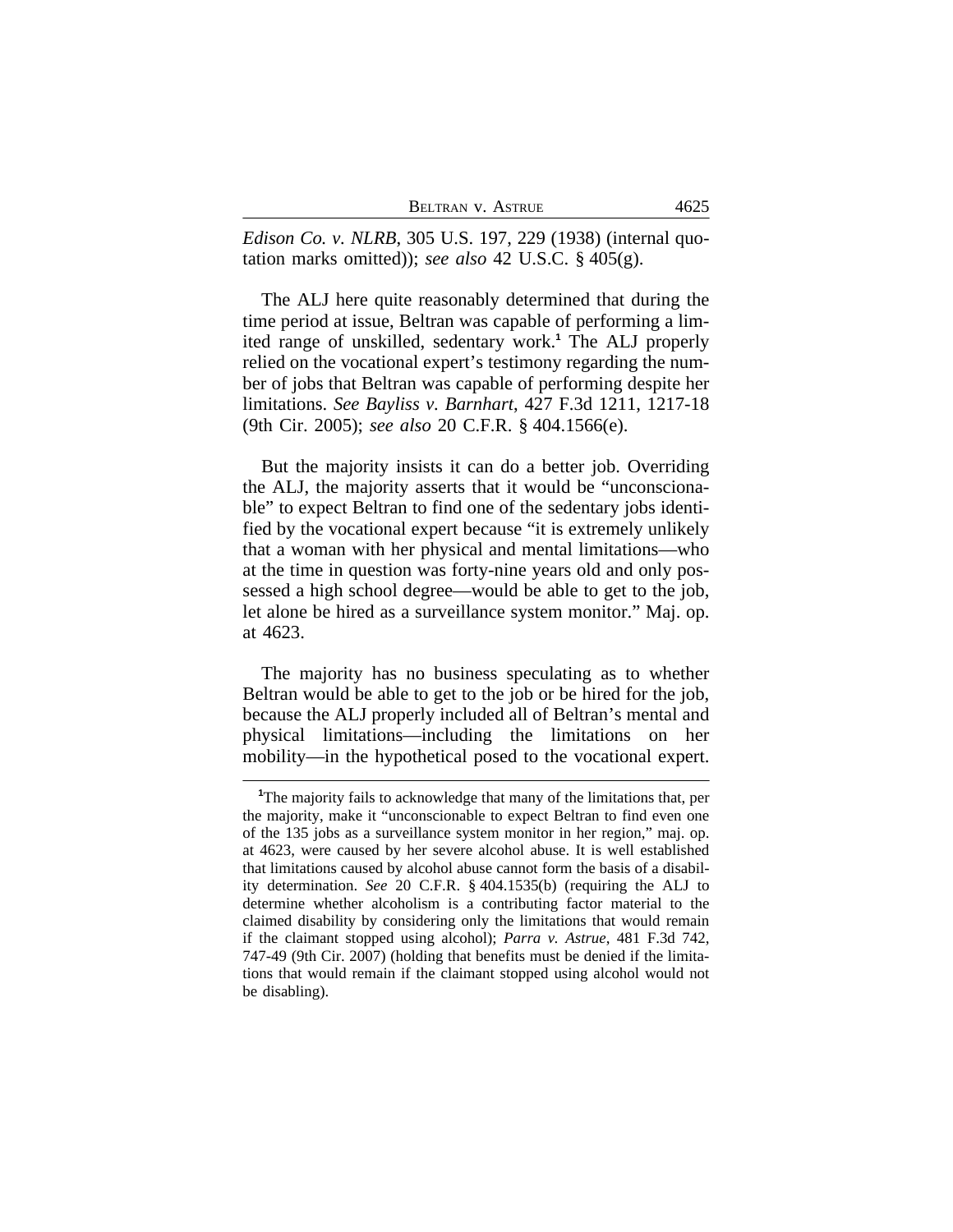| 4626 | BELTRAN V. ASTRUE |
|------|-------------------|
|      |                   |

We are required to affirm the ALJ's determination of Beltran's residual functional capacity so long as it is supported by substantial evidence, *see Bayliss*, 427 F.3d at 1217, and we may not collaterally attack the ALJ's factual findings when considering whether the number of jobs available to a person with Beltran's limitations is "significant" under the regulations. Moreover, the majority's approach has no basis in the applicable law. Congress established that in determining whether a claimant can perform work that exists in the national economy, it is irrelevant "whether such work exists in the immediate area in which he lives, or whether a specific job vacancy exists for him, or whether he would be hired if he applied for work." 42 U.S.C. § 423(d)(2)(A);**<sup>2</sup>** *see also*

**2** 42 U.S.C. § 423(d)(2)(A) states in full:

An individual shall be determined to be under a disability *only if* his physical or mental impairment or impairments are of such severity that he is not only unable to do his previous work but cannot, considering his age, education, and work experience, engage in any other kind of substantial gainful work which exists in the national economy, *regardless of whether such work exists in the immediate area in which he lives, or whether a specific job vacancy exists for him, or whether he would be hired if he applied for work*. For purposes of the preceding sentence (with respect to any individual), "work which exists in the national economy" means work which exists in significant numbers either in the region where such individual lives or in several regions of the country.

(emphasis added); *see also* 20 C.F.R. § 404.1566(c):

Inability to obtain work. We will determine that you are not disabled if your residual functional capacity and vocational abilities make it possible for you to do work which exists in the national economy, but you remain unemployed because of—

- (1) Your inability to get work;
- (2) Lack of work in your local area;
- (3) The hiring practices of employers;

(4) Technological changes in the industry in which you have worked;

(5) Cyclical economic conditions;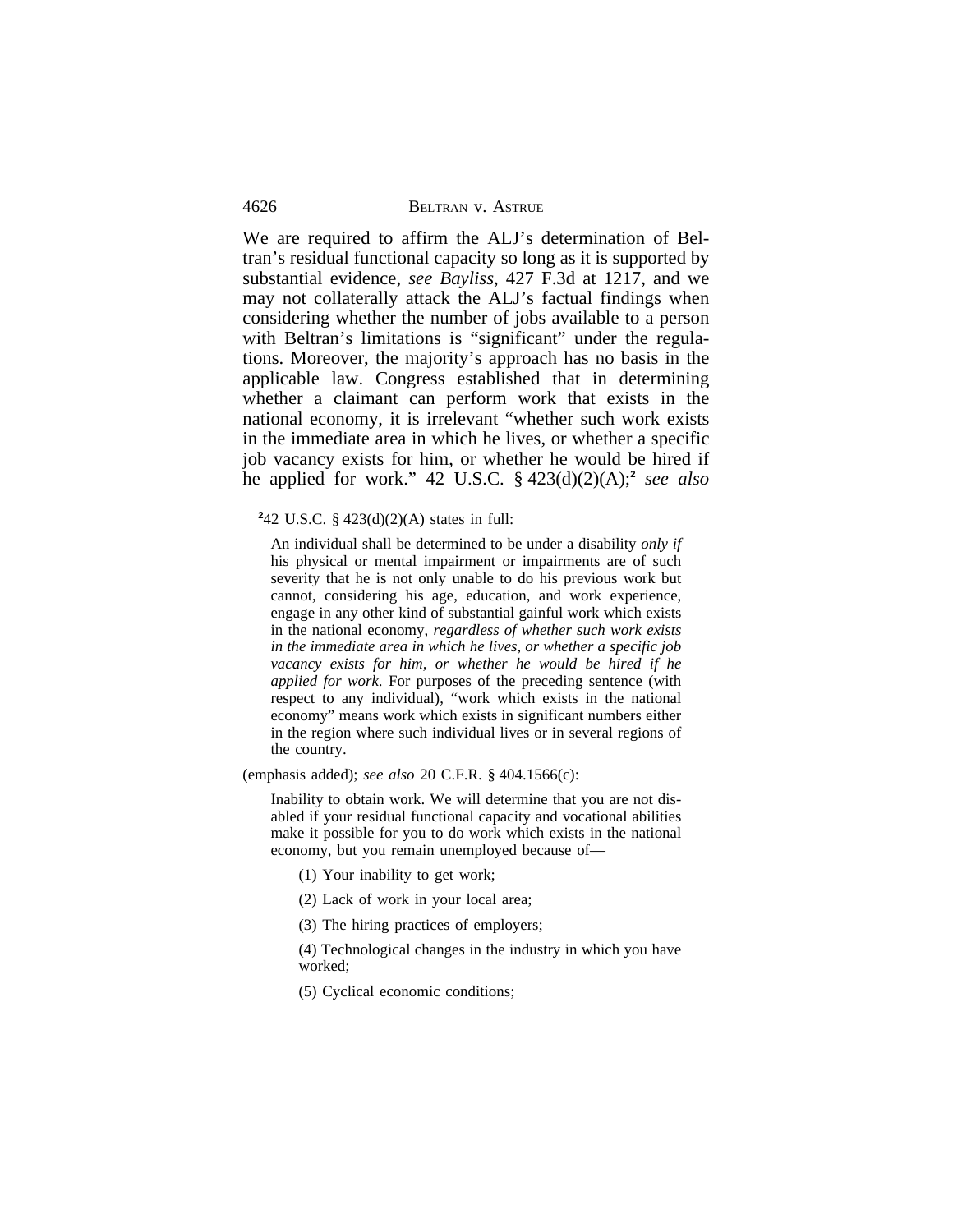| BELTRAN V. ASTRUE | 4627 |
|-------------------|------|
|                   |      |

*Martinez*, 807 F.2d at 774-75 ("Congress has explicitly determined that it is the *existence* of jobs that is essential, and that an administrative law judge is *not* required to consider the hiring practices of employers, or whether a claimant could actually obtain work if he applied for it."). Given this clear direction, the majority has it upside down when it claims that the ALJ erred in not considering whether Beltran could actually "find" a job vacancy or "be hired" if she applied to get the existing jobs she was capable of performing. Maj. op. at 4623.

The majority makes yet another error when it decides it is better situated than the ALJ to determine that the existence of 135 jobs in the regional economy and 1,680 jobs in the national economy does not meet the statutory requirement that there be "work which exists in significant numbers either in the region where such individual lives or in several regions of the country." 42 U.S.C.  $\S$  423(d)(2)(A). The majority fails to give the deference owed to the adjudicative determination of the ALJ regarding this essentially factual finding.**<sup>3</sup>** *Barker*, 882 F.2d at 1480 ("[W]hether there are a significant number of jobs a claimant is able to perform with his limitations is a question of fact *to be determined by a judicial officer*." (quoting *Martinez*, 807 F.2d at 775)). And yet the majority pro-

(8) You do not wish to do a particular type of work.

**<sup>3</sup>**The majority misconstrues the record in concluding that the vocational expert qualified her statement as to the number of jobs available in the national economy. The expert's impressionistic comments about the general decline in surveillance system monitor jobs and her own personal degree of familiarity with the tri-county area of southern California in no way modified her unequivocal conclusion that there were 135 jobs in the regional economy and 1,680 jobs in the national economy that Beltran was capable of performing.

<sup>(6)</sup> No job openings for you;

<sup>(7)</sup> You would not actually be hired to do work you could otherwise do;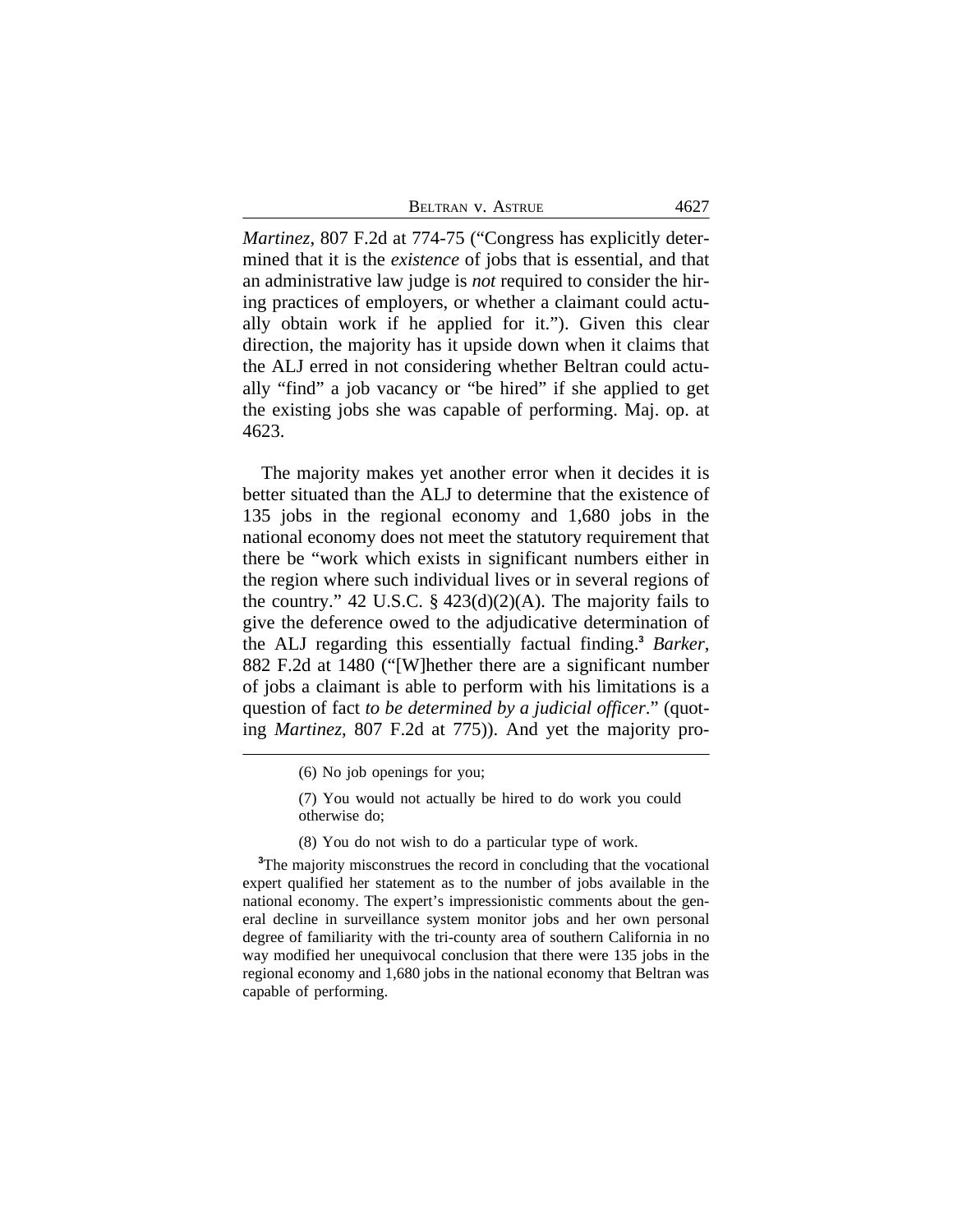vides no persuasive reasoning for its pronouncement that 135 jobs in the region where Beltran lives and 1,680 jobs in the national economy are not "significant" numbers for purposes of the statute. Although the majority rattles off numerous cases, the only case in which we actually reversed an ALJ's determination on this issue was *Walker v. Mathews*, where the record revealed that there were only "a few scattered jobs" in the nation the claimant was capable of performing. 546 F.2d 814, 820 (9th Cir. 1976). Our decision that "a few scattered jobs" is not a "significant number" is scarcely controversial, and it certainly does not support the majority's determination that 1,680 jobs isn't either. Each of the other cases cited by the majority merely affirmed as a matter of course the ALJ's factual determination that the number of jobs identified by the vocational expert was significant.

Our holding in *Barker* compels the conclusion that 135 jobs in the regional economy constitutes a significant number of jobs. There, we held that 1,266 regional jobs constituted a significant number because it fell "within the parameters of 'significant numbers' found" by other courts. *Barker*, 882 F.2d at 1479. In defining these parameters, we relied in part on a district court case holding that the 125 to 240 tune-up mechanic positions the claimant was capable of performing "constitute[d] a 'significant' number as that term is used in the Secretary's regulations." *Uravitch v. Heckler*, No. CIV-84-1619- PHX-PGR, 1986 WL 83443, at \*1 (D. Ariz. May 2, 1986); *Barker*, 882 F.2d at 1478-79 (relying on *Uravitch*). It naturally follows that 135 jobs in the regional economy is also a significant number of jobs, as it is greater than the lower parameter set by this court in *Barker*. *Barker*, 882 F.2d at 1478-79.

We must uphold the ALJ's decision if it is supported by substantial evidence, which "is a highly deferential standard of review." *Valentine v. Comm'r Soc. Sec. Admin.*, 574 F.3d 685, 690 (9th Cir. 2009). Here, the ALJ's determination that the number of jobs identified by the vocational expert was